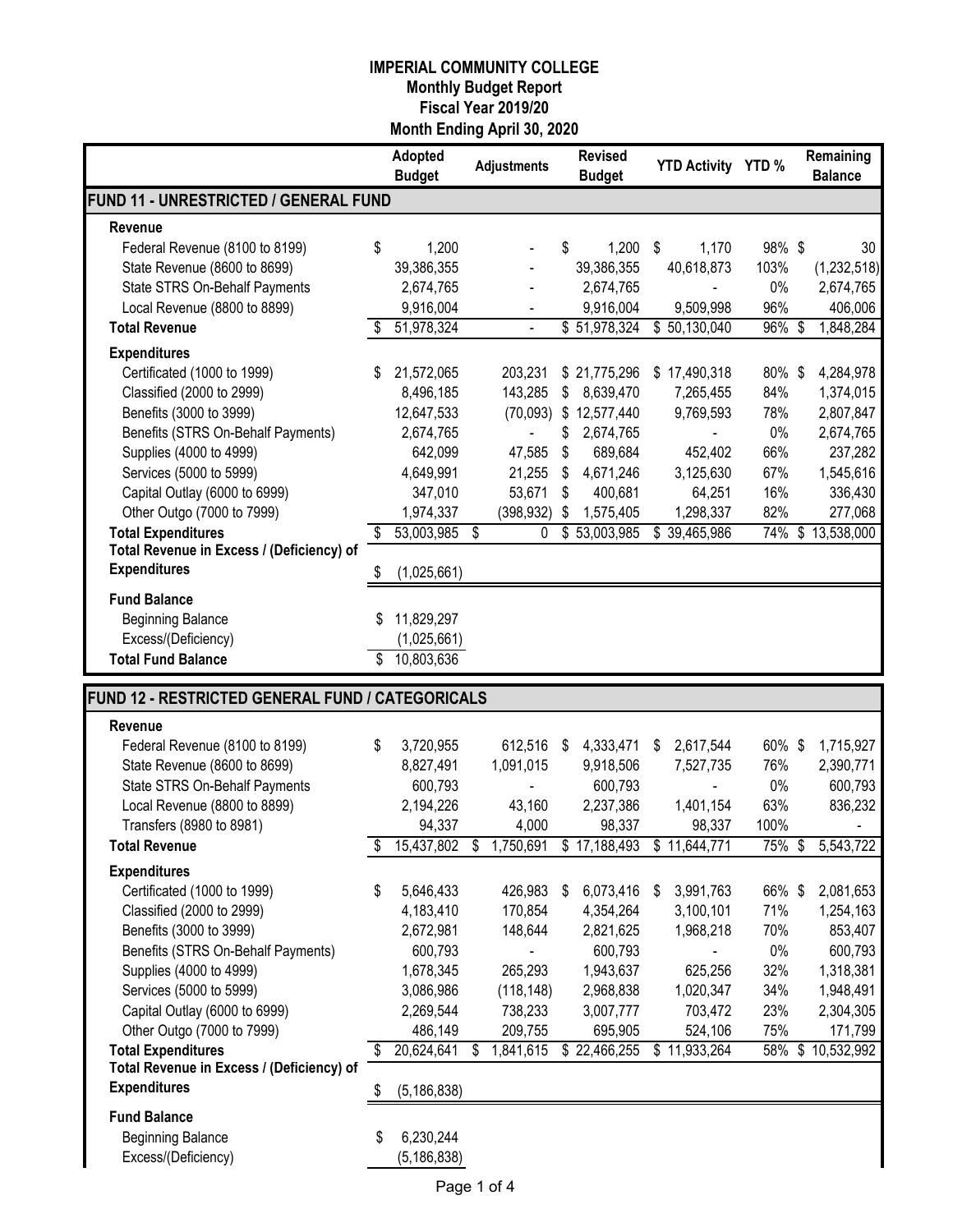|                                           | Adopted<br><b>Budget</b> |     | <b>Adjustments</b> | <b>Revised</b><br><b>Budget</b> |           | YTD Activity YTD % |           |           | Remaining<br><b>Balance</b> |
|-------------------------------------------|--------------------------|-----|--------------------|---------------------------------|-----------|--------------------|-----------|-----------|-----------------------------|
| <b>Total Fund Balance</b>                 | \$<br>1,043,406          |     |                    |                                 |           |                    |           |           |                             |
| <b>FUND 22 - BUILDING FUND</b>            |                          |     |                    |                                 |           |                    |           |           |                             |
| Revenue                                   |                          |     |                    |                                 |           |                    |           |           |                             |
| Local Revenue (8800 to 8899)              | 344,604                  |     |                    | \$                              | 344,604   | \$                 | 1,241,862 | 360% \$   | (897, 258)                  |
| Interfund Transfers In                    | 14,218                   |     | 896,490            | \$                              | 910,708   | \$                 | 910,708   | 100%      | (0)                         |
| <b>Total Revenue</b>                      | \$<br>358,822            |     |                    | \$                              | 1,255,312 | \$                 | 2,152,571 | 171% \$   | (897, 259)                  |
| <b>Expenditures</b>                       |                          |     |                    |                                 |           |                    |           |           |                             |
| Supplies (4000 to 4999)                   | \$                       |     | 27,420             | \$                              | 27,420    | - \$               | 12,251    | 45% \$    | 15,169                      |
| Services (5000 to 5999)                   | 162,090                  |     | (42, 893)          |                                 | 119,197   |                    | 37,429    | 31%       | 81,768                      |
| Capital Outlay (6000 to 6999)             | 2,226,138                |     | 911,963            |                                 | 3,138,101 |                    | 522,183   | 17%       | 2,615,918                   |
| <b>Total Expenditures</b>                 | \$<br>2,388,228          | \$  | 896,490            | \$                              | 3,284,718 | \$                 | 571,863   | $17\%$ \$ | 2,712,855                   |
| Total Revenue in Excess / (Deficiency) of |                          |     |                    |                                 |           |                    |           |           |                             |
| <b>Expenditures</b>                       | (2,029,406)              |     |                    |                                 |           |                    |           |           |                             |
| <b>Fund Balance</b>                       |                          |     |                    |                                 |           |                    |           |           |                             |
| <b>Beginning Balance</b>                  | \$<br>3,217,434          |     |                    |                                 |           |                    |           |           |                             |
| Excess/(Deficiency)                       | (2,029,406)              |     |                    |                                 |           |                    |           |           |                             |
| <b>Total Fund Balance</b>                 | 1,188,028                |     |                    |                                 |           |                    |           |           |                             |
|                                           |                          |     |                    |                                 |           |                    |           |           |                             |
| FUND 33 - CHILD DEVELOPMENT FUND          |                          |     |                    |                                 |           |                    |           |           |                             |
| Revenue                                   |                          |     |                    |                                 |           |                    |           |           |                             |
| State Revenue (8600 to 8699)              | \$<br>1,074,533          |     | 117,230            | \$                              | 1,191,763 | \$                 | 624,727   | 52%\$     | 567,036                     |
| Local Revenue (8800 to 8899)              | 8,000                    |     | 12,565             |                                 | 20,565    |                    | 24,096    | 117%      | (3,530)                     |
| <b>Total Revenue</b>                      | \$<br>1,082,533          | -\$ | 129,795            | \$                              | 1,212,328 | \$                 | 648,823   | 60%\$     | 563,506                     |
| <b>Expenditures</b>                       |                          |     |                    |                                 |           |                    |           |           |                             |
| Certificated (1000 to 1999)               | \$<br>52,956             |     | $2,648$ \$         |                                 | 55,603    | \$                 | 44,130    | 79%\$     | 8,826                       |
| Classified (2000 to 2999)                 | 432,996                  |     | 21,405             |                                 | 454,401   |                    | 380,783   | 84% \$    | 73,617                      |
| Benefits (3000 to 3999)                   | 252,306                  |     | 12,918             |                                 | 265,224   |                    | 210,410   | 79%       | 54,814                      |
| Supplies (4000 to 4999)                   | 257,177                  |     | (57, 402)          |                                 | 199,775   |                    | 5,097     | 3%        | 194,678                     |
| Services (5000 to 5999)                   | 27,943                   |     | 29                 |                                 | 27,972    |                    | 4,633     | 17%       | 23,339                      |
| Capital Outlay (6000 to 6999)             | 64,246                   |     | 137,633            |                                 | 201,879   |                    | 5,600     | 3%        | 196,279                     |
| <b>Total Expenditures</b>                 | \$<br>1,087,624          | -S  | 117,230            | S                               | 1,204,854 | S                  | 650,653   | 60%\$     | 551,553                     |
| Total Revenue in Excess / (Deficiency) of |                          |     |                    |                                 |           |                    |           |           |                             |
| <b>Expenditures</b>                       | (5,091)                  |     |                    |                                 |           |                    |           |           |                             |
| <b>Fund Balance</b>                       |                          |     |                    |                                 |           |                    |           |           |                             |
| <b>Beginning Balance</b>                  | \$<br>253,863            |     |                    |                                 |           |                    |           |           |                             |
| Excess/(Deficiency)                       | (5,091)                  |     |                    |                                 |           |                    |           |           |                             |
| <b>Total Fund Balance</b>                 | \$<br>248,772            |     |                    |                                 |           |                    |           |           |                             |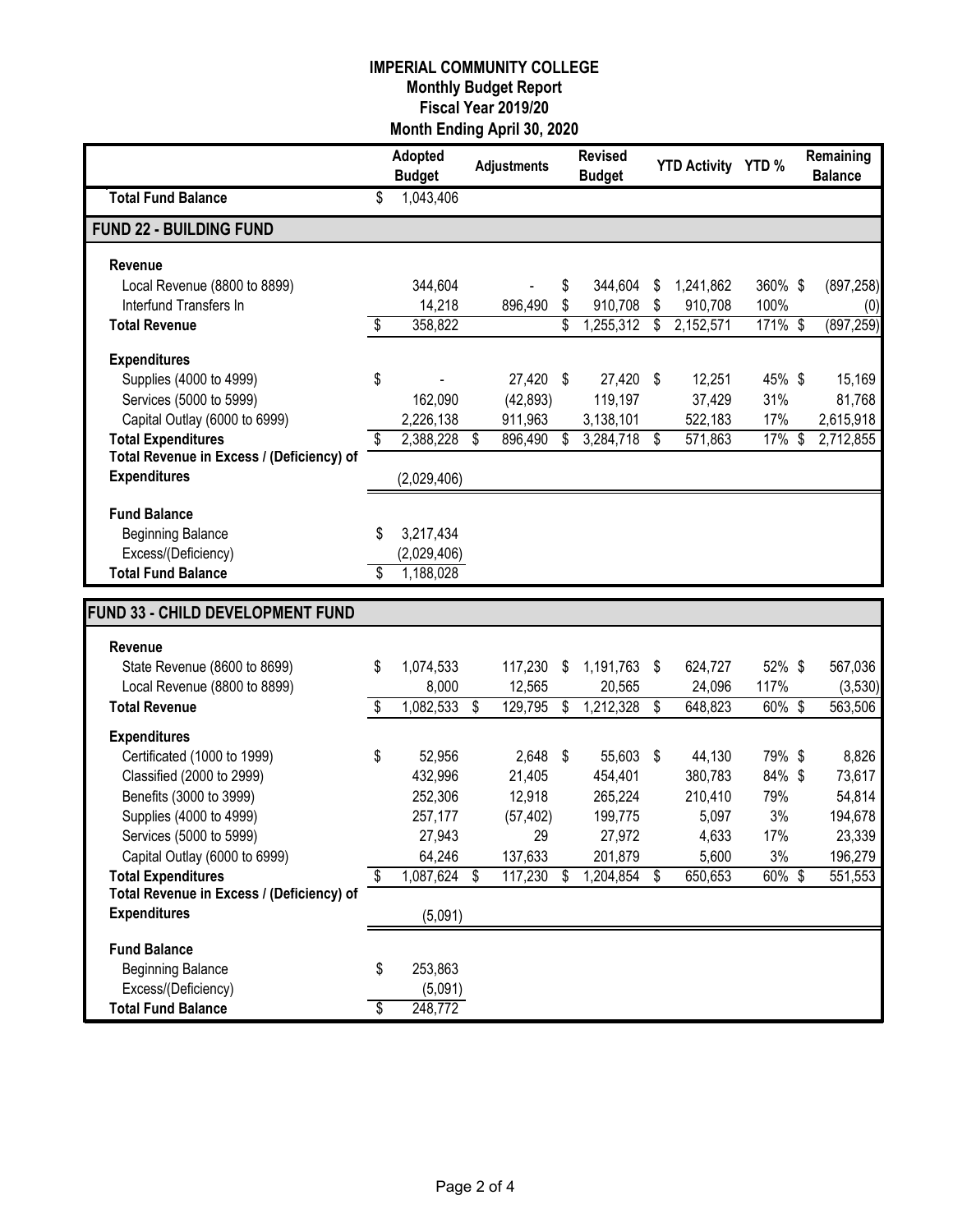|                                              |                          | Adopted<br><b>Budget</b> | <b>Adjustments</b> | <b>Revised</b><br><b>Budget</b> |                          | YTD Activity YTD % |                    |                         | Remaining<br><b>Balance</b>  |
|----------------------------------------------|--------------------------|--------------------------|--------------------|---------------------------------|--------------------------|--------------------|--------------------|-------------------------|------------------------------|
| FUND 51 - CERTIFICATE OF PARTICIPATION (LRB) |                          |                          |                    |                                 |                          |                    |                    |                         |                              |
| Revenue                                      |                          |                          |                    |                                 |                          |                    |                    |                         |                              |
| Local Revenue (8800 to 8899)                 | \$                       | 1,000                    |                    | \$<br>1,000                     | \$                       | 4,906              | 491% \$            |                         | (3,906)                      |
| <b>Total Revenue</b>                         |                          | 1,000                    |                    | \$<br>1,000                     | $\overline{\mathcal{S}}$ | 4,906              | 491%\$             |                         | (3,906)                      |
| Total Revenue in Excess / (Deficiency) of    |                          |                          |                    |                                 |                          |                    |                    |                         |                              |
| <b>Expenditures</b>                          |                          | 1,000                    |                    |                                 |                          |                    |                    |                         |                              |
| <b>Expenditures</b>                          |                          |                          |                    |                                 |                          |                    |                    |                         |                              |
| Capital Outlay (6000 to 6999)                | \$                       | 336,392                  |                    | \$<br>336,392                   | \$                       |                    | $0\%$              | \$                      | 336,392                      |
| <b>Total Expenditures</b>                    | \$                       | 336,392 \$               |                    | \$<br>336,392                   | S,                       |                    | $0\%$              | $\overline{\mathbf{s}}$ | 336,392                      |
| Total Revenue in Excess / (Deficiency) of    |                          |                          |                    |                                 |                          |                    |                    |                         |                              |
| <b>Expenditures</b>                          | \$                       | (335, 392)               |                    |                                 |                          |                    |                    |                         |                              |
| <b>Fund Balance</b>                          |                          |                          |                    |                                 |                          |                    |                    |                         |                              |
| <b>Beginning Balance</b>                     | \$                       | 335,392                  |                    |                                 |                          |                    |                    |                         |                              |
| Excess/(Deficiency)                          |                          | (335, 392)               |                    |                                 |                          |                    |                    |                         |                              |
| <b>Total Fund Balance</b>                    | \$                       |                          |                    |                                 |                          |                    |                    |                         |                              |
|                                              |                          |                          |                    |                                 |                          |                    |                    |                         |                              |
| <b>FUND 61 - SELF-INSURANCE FUND</b>         |                          |                          |                    |                                 |                          |                    |                    |                         |                              |
| <b>Revenue</b>                               |                          |                          |                    |                                 |                          |                    |                    |                         |                              |
| Local Revenue (8800 to 8899)                 | \$                       | 650                      |                    | \$<br>650                       | \$                       | 800                | 123%               | \$                      | (150)                        |
| <b>Total Revenue</b>                         | \$                       | 650                      |                    | \$<br>650                       | $\overline{\mathcal{S}}$ | 800                |                    | \$                      | (150)                        |
| Total Revenue in Excess / (Deficiency) of    |                          |                          |                    |                                 |                          |                    |                    |                         |                              |
| <b>Expenditures</b>                          |                          | 650                      |                    |                                 |                          |                    |                    |                         |                              |
| <b>Fund Balance</b>                          |                          |                          |                    |                                 |                          |                    |                    |                         |                              |
| <b>Beginning Balance</b>                     | \$                       | 54,614                   |                    |                                 |                          |                    |                    |                         |                              |
| Excess/(Deficiency)                          |                          | 650                      |                    |                                 |                          |                    |                    |                         |                              |
| <b>Total Fund Balance</b>                    | $\overline{\$}$          | 55,264                   |                    |                                 |                          |                    |                    |                         |                              |
|                                              |                          |                          |                    |                                 |                          |                    |                    |                         |                              |
| FUND 72 - STUDENT REPRESENTATIVE FEES        |                          |                          |                    |                                 |                          |                    |                    |                         |                              |
| Revenue                                      |                          |                          |                    |                                 |                          |                    |                    |                         |                              |
| Local Revenue (8800 to 8899)                 | \$                       | 19,000                   |                    | \$<br>19,000                    | \$                       | 19,041             | 100% \$            |                         | (41)                         |
| <b>Total Revenue</b>                         | \$                       | 19,000                   |                    | \$<br>19,000                    | \$                       | 19,041             | $100\%$ \$         |                         | (41)                         |
| <b>Expenditures</b>                          |                          |                          |                    |                                 |                          |                    |                    |                         | $\qquad \qquad \blacksquare$ |
| Services (5000 to 5999)                      | \$                       | 19,000                   |                    | \$<br>19,000                    | \$                       | 18,589             | 98%\$              |                         | 411                          |
| <b>Total Expenditures</b>                    | $\overline{\mathcal{S}}$ | 19,000                   |                    | \$<br>19,000                    | \$                       | 18,589             | $98\% \; \bar{\$}$ |                         | 411                          |
| Total Revenue in Excess / (Deficiency) of    |                          |                          |                    |                                 |                          |                    |                    |                         |                              |
| <b>Expenditures</b>                          |                          |                          |                    |                                 |                          |                    |                    |                         |                              |
| <b>Fund Balance</b>                          |                          |                          |                    |                                 |                          |                    |                    |                         |                              |
| <b>Beginning Balance</b>                     | \$                       | (654)                    |                    |                                 |                          |                    |                    |                         |                              |
| Excess/(Deficiency)                          |                          |                          |                    |                                 |                          |                    |                    |                         |                              |
| <b>Total Fund Balance</b>                    | \$                       | (654)                    |                    |                                 |                          |                    |                    |                         |                              |